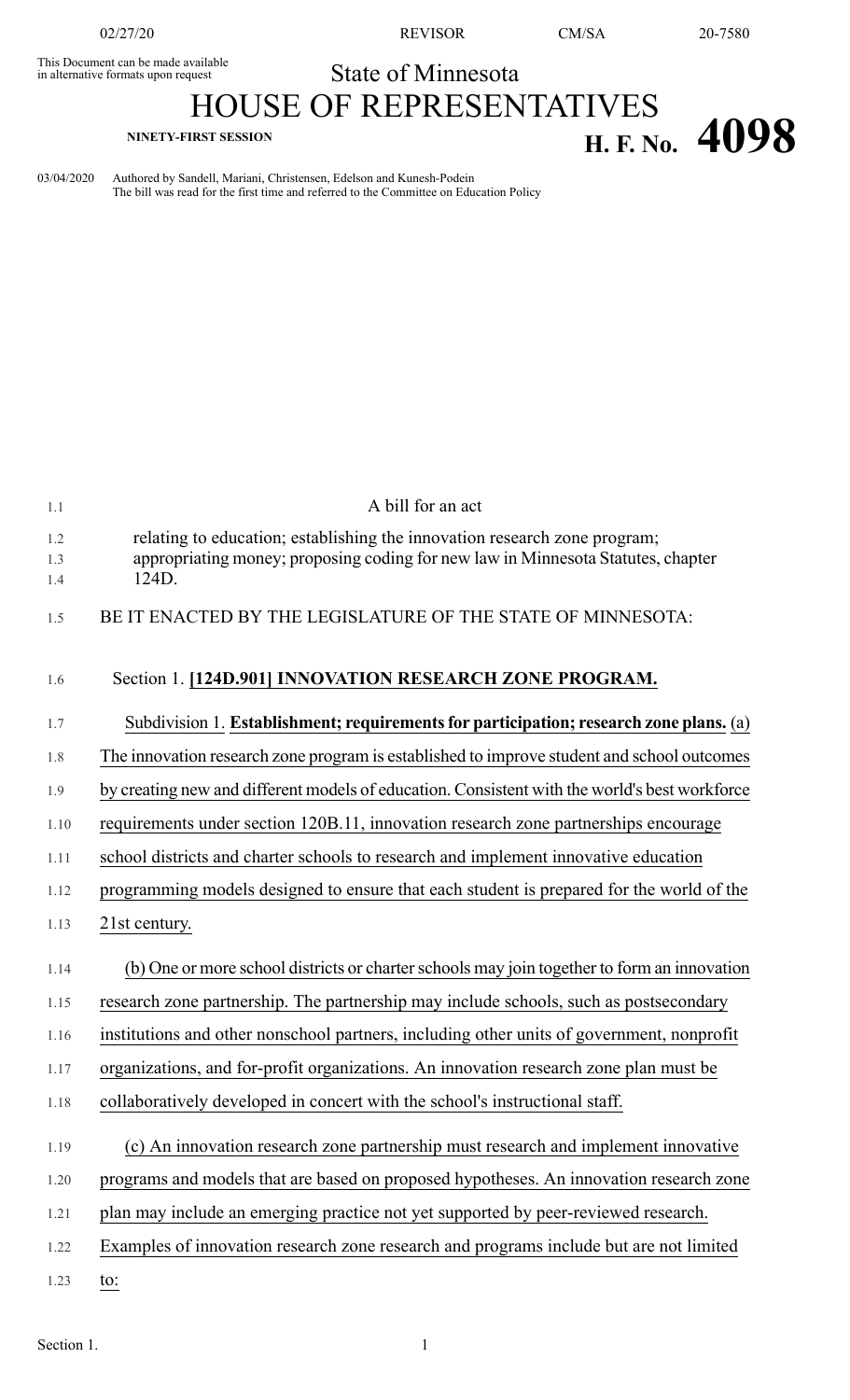| 2.1     | (1) models of curriculum, instruction, and formative assessment designed to close the              |
|---------|----------------------------------------------------------------------------------------------------|
| 2.2     | achievement gap, including new models for ages three to grade three, English as a second           |
| 2.3     | language, early identification and prevention of mental health issues, and other issues;           |
| 2.4     | (2) personalized learning, allowing each student to excel at the student's own pace and            |
| 2.5     | according to the student's interests, aspirations, and unique needs;                               |
| 2.6     | (3) the use of competency outcomes, rather than seat time or course hours, and course              |
| 2.7     | completion designed for each student to fulfill standards, credits, and other graduation           |
| $2.8\,$ | requirements;                                                                                      |
| 2.9     | (4) multidisciplinary, real-world, inquiry-based, and student-directed models designed             |
| 2.10    | to make learning more engaging and relevant, including documenting and validating learning         |
| 2.11    | that takes place beyond the school day and school walls and awarding credit when state             |
| 2.12    | academic standards are met and validated by the school;                                            |
| 2.13    | (5) new partnerships between Minnesota secondary schools and other partners located                |
| 2.14    | anywhere in the world, including postsecondary institutions, employers, or career training         |
| 2.15    | institutions enabling students to complete industry certifications, postsecondary education        |
| 2.16    | credits, and other credentials;                                                                    |
| 2.17    | (6) new methods of collaborative leadership models, including the expansion of schools             |
| 2.18    | where teachers have larger professional roles;                                                     |
| 2.19    | ) new methods of enhancing parental and community involvement in learning;                         |
| 2.20    | (8) new models of professional development for educators, including embedded                       |
| 2.21    | professional development;                                                                          |
| 2.22    | (9) new models in other education programming such as whole child instruction,                     |
| 2.23    | social-emotional skill development, technology-based or blended learning, parental and             |
| 2.24    | community involvement, professional development and mentoring, and models that increase            |
| 2.25    | the return on investment;                                                                          |
| 2.26    | (10) new models of evaluation, assessment, and accountability using multiple indicators            |
| 2.27    | including models that demonstrate alternative ways to validate student's academic attainment       |
| 2.28    | that have predictive validity to the state tests, but also include other variables such as problem |
| 2.29    | solving, creativity, analytical thinking, collaboration, respecting others, global understanding,  |
| 2.30    | postgraduation student performance, and other information;                                         |
|         |                                                                                                    |

2.31 (11) improving teacher and principal mentoring and evaluation;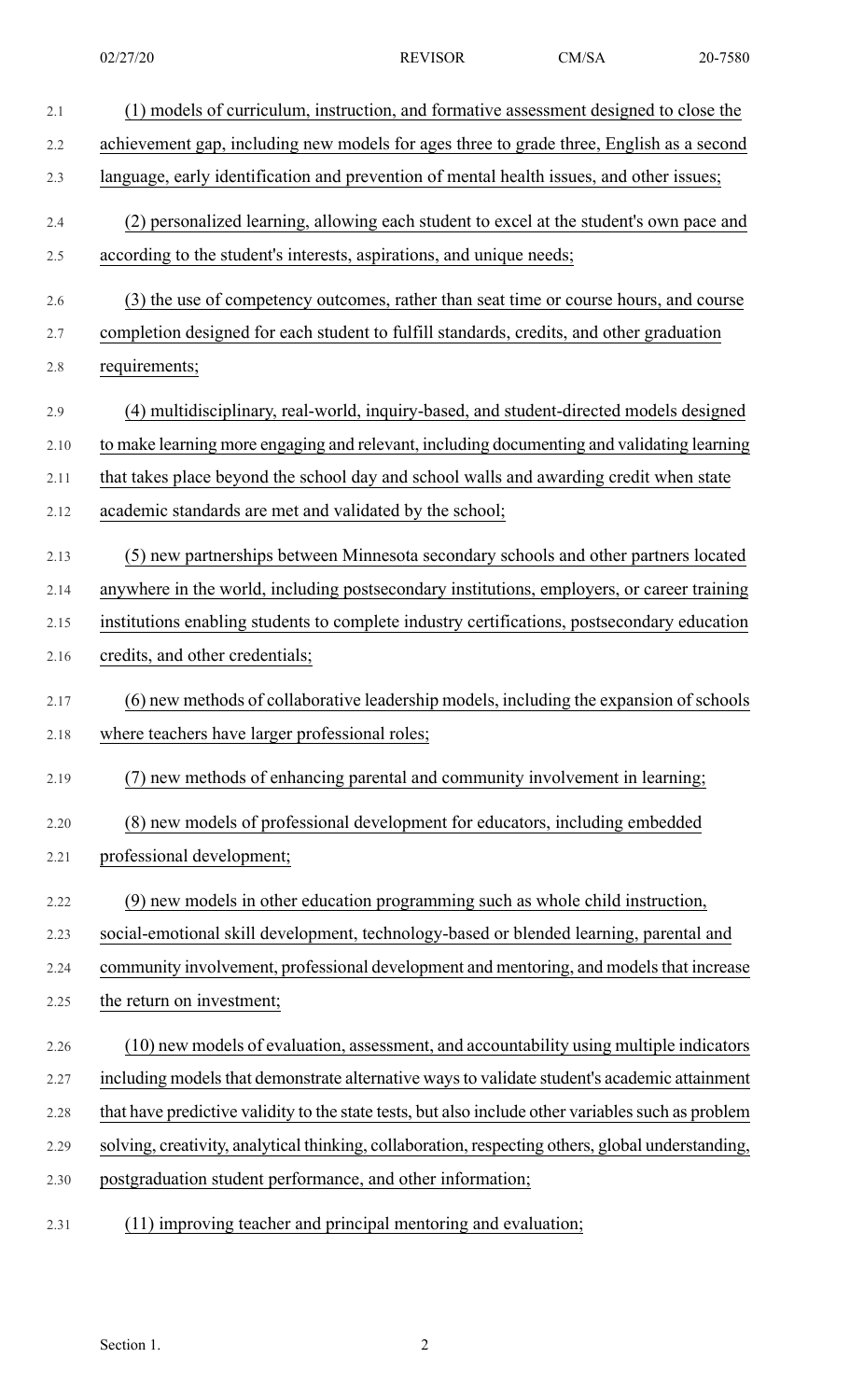| 3.1         | (12) granting a high school diploma to a student who meets the graduation requirements                                                           |
|-------------|--------------------------------------------------------------------------------------------------------------------------------------------------|
| 3.2         | under section 120B.02, subdivision 2, who demonstrates preparation for postsecondary                                                             |
| 3.3         | education or a career consistent with the world's best workforce goals under section 120B.11,                                                    |
| 3.4         | and who meets the following requirements:                                                                                                        |
| 3.5         | (i) completes four years of high school; and                                                                                                     |
| 3.6         | (ii) completes at least one year of postsecondary education at a two- or four-year college                                                       |
| 3.7         | or university through concurrent enrollment, advanced placement, or international                                                                |
| 3.8         | baccalaureate courses; or                                                                                                                        |
| 3.9<br>3.10 | (iii) completes the requirements for a career certification up to the apprenticeship program<br>level if one is required for that certification; |
| 3.11        | $(13)$ use of the provisions in section 124D.52, subdivision 9, governing standard adult                                                         |
| 3.12        | high school diploma requirements; section 124D.085 governing experiential and applied                                                            |
| 3.13        | learning opportunities; and section 126C.05, subdivision 15, paragraph (b), item (i),                                                            |
| 3.14        | governing the use of independent study;                                                                                                          |
| 3.15        | (14) use of the provisions of the learning year statute in section 124D.128 for a student                                                        |
| 3.16        | in grade 10, 11, or 12 to participate in career and technical programs after school, on                                                          |
| 3.17        | weekends, and during school breaks, including summers, and be included in the general                                                            |
| 3.18        | education revenue computation. The classes must generate both high school and                                                                    |
| 3.19        | postsecondary credit and lead to either a career certification, technical college degree, or                                                     |
| 3.20        | an apprenticeship program. A student participating in this learning year may attend school                                                       |
| 3.21        | year round, and the student's continual learning plan must provide for the student to meet                                                       |
| 3.22        | the high school graduation standards designed for them no later than the end of the fall                                                         |
| 3.23        | semester of grade 12;                                                                                                                            |
| 3.24        | (15) methods to initiate prevention models to reduce student needs for special education                                                         |
| 3.25        | and to reduce teacher time devoted to the required special education documentation; or                                                           |
| 3.26        | (16) other innovations as determined by the local boards.                                                                                        |
| 3.27        | (d) An innovation research zone plan submitted to the commissioner must describe:                                                                |
| 3.28        | (1) how the plan will improve student and school outcomes consistent with the world's                                                            |
| 3.29        | best workforce goals under section 120B.11;                                                                                                      |
| 3.30        | (2) the role of each partner in the innovation research zone;                                                                                    |
| 3.31        | (3) the research methodologies used for each proposed action in the plan;                                                                        |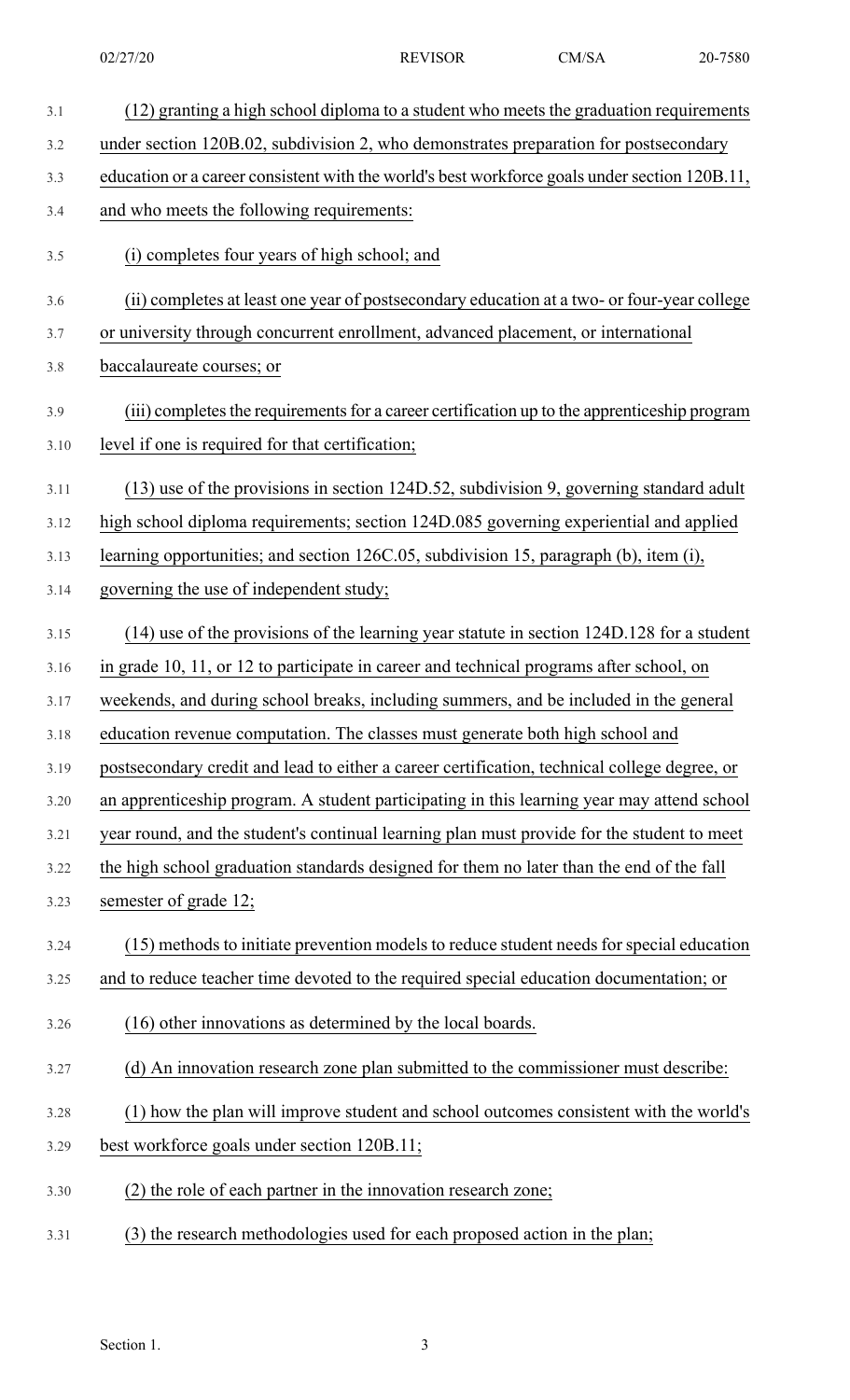| 4.1  | (4) the exemptions from statutes and rules in subdivision 2 that the innovation research         |
|------|--------------------------------------------------------------------------------------------------|
| 4.2  | zone partnership will use;                                                                       |
| 4.3  | (5) a description of how teachers and other educational staff from the affected school           |
| 4.4  | sites will be included in the planning and implementation process;                               |
|      |                                                                                                  |
| 4.5  | (6) a detailed description of expected outcomes and graduation standards;                        |
| 4.6  | (7) a timeline for implementing the plan and assessing the outcomes; and                         |
| 4.7  | (8) how results of the plan will be disseminated.                                                |
| 4.8  | (e) Upon unanimous approval of the initial innovation research zone partners and approval        |
| 4.9  | by the commissioner, the innovation research zone partnership may extend membership to           |
| 4.10 | other partners. A new partner's membership is effective 30 days after the innovation research    |
| 4.11 | zone partnership notifies the commissioner of the proposed change in membership, unless          |
| 4.12 | the commissioner disapproves the new partner's membership.                                       |
| 4.13 | (f) Notwithstanding any law to the contrary, a school district or charter school                 |
| 4.14 | participating in an innovation research zone partnership under this section continues to         |
| 4.15 | receive all revenue and maintains its taxation authority in the same manner as it would          |
| 4.16 | without participation in the partnership. The innovation research zone school district and       |
| 4.17 | charter school partners remain organized and governed by their respective school boards          |
| 4.18 | with general powers under chapter 123B or 124E and remain subject to any employee                |
| 4.19 | agreements under chapters 122A and 179A. Public district and charter school employees            |
| 4.20 | participating in an innovation research zone partnership remain employees of their respective    |
| 4.21 | school district or charter school.                                                               |
| 4.22 | (g) An innovation research zone partnership may submit its plan at any time to the               |
| 4.23 | commissioner in the form and manner specified by the commissioner. The commissioner              |
| 4.24 | must approve or reject the plan after receiving the recommendation of the innovation research    |
| 4.25 | zone advisory panel under subdivision 3. An initial innovation research zone plan that has       |
| 4.26 | been rejected by the commissioner may be resubmitted after the innovation research zone          |
| 4.27 | partnership has modified the plan to meet the recommendations of the commissioner.               |
| 4.28 | Subd. 2. Exemptions from law and rules. (a) Notwithstanding any other law to the                 |
| 4.29 | contrary, an innovation research zone partner with an approved plan is exempt from any           |
| 4.30 | law or rule from which a district-created, site-governed school under section 123B.045 is        |
| 4.31 | exempt and any other statute or rule from which the commissioner has exempted another            |
| 4.32 | district or charter school, as identified in the list published on the Department of Education's |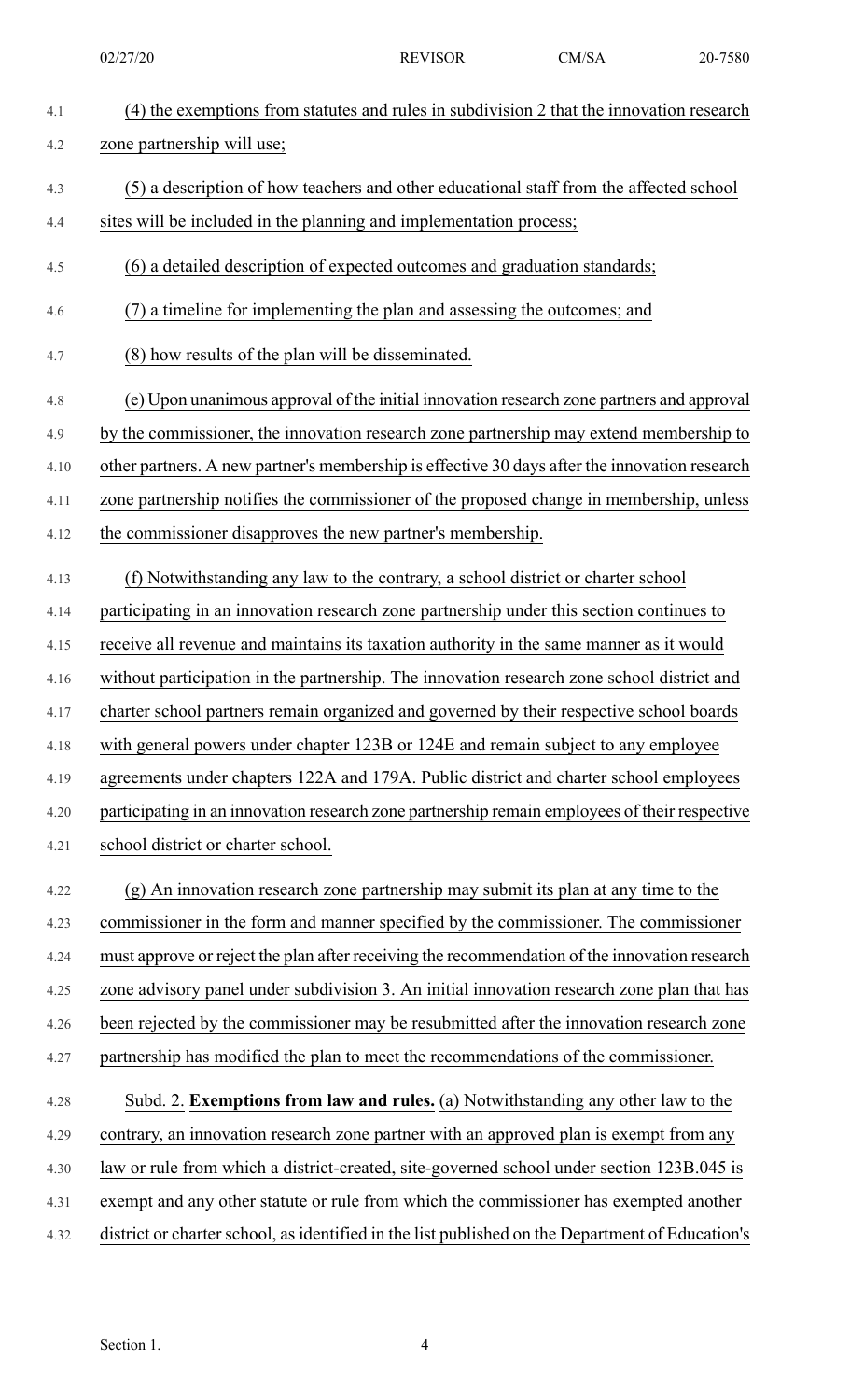02/27/20 REVISOR CM/SA 20-7580

| 5.1  | website under subdivision 4, paragraph (b). A district or charter school with an innovation   |
|------|-----------------------------------------------------------------------------------------------|
| 5.2  | research zone plan is exempt from the following:                                              |
| 5.3  | (1) online learning program approval under section 124D.095, subdivision 7, if the            |
| 5.4  | school district or charter school offers a course or program online combined with direct      |
| 5.5  | access to a teacher for a portion of that course or program;                                  |
| 5.6  | $(2)$ restriction on when extended learning time revenue under section 126C.10, subdivision   |
| 5.7  | 2a, may be used for a student who meets the criteria of section 124D.68, subdivision 2;       |
| 5.8  | (3) any required hours of instruction in any class or subject area for a student who is       |
| 5.9  | meeting all competencies consistent with the graduation standards described in the innovation |
| 5.10 | research zone plan;                                                                           |
| 5.11 | (4) the provisions of section 120B.021, subdivision 1a, relating to a rigorous course of      |
| 5.12 | study waiver, for which the board of the district or charter school may delegate the          |
| 5.13 | responsibility to the principal or site leadership team; and                                  |
| 5.14 | (5) the provisions of Minnesota Rules, part 3500.1000, relating to experimental and           |
| 5.15 | flexible school year programs.                                                                |
| 5.16 | (b) Notwithstanding any law or rule to the contrary, a school district or charter school      |
| 5.17 | may use general fund money to accomplish the provisions of its innovation research zone       |
| 5.18 | plan consistent with this section as approved by the commissioner.                            |
| 5.19 | (c) The exemptions under this subdivision must not be construed as exempting an               |
| 5.20 | innovation research zone partner from the Minnesota Comprehensive Assessments, the            |
| 5.21 | required academic standards under section 120B.021, and the graduation requirements under     |
| 5.22 | sections 120B.02 and 120B.024.                                                                |
| 5.23 | Subd. 3. Innovation research zone advisory panel. (a) The commissioner must establish         |
| 5.24 | and convene an innovation research zone advisory panel to review all innovation research      |
| 5.25 | zone plans submitted for approval.                                                            |
| 5.26 | (b) The panel must be composed of nine members. One member must be appointed by               |
| 5.27 | each of the following organizations: Educators for Excellence, Education Minnesota,           |
| 5.28 | Minnesota Association of Secondary School Principals, Minnesota Elementary Principals         |
| 5.29 | Association, Minnesota Association of School Administrators, Minnesota School Boards          |
| 5.30 | Association, Minnesota Association of Charter Schools, and the Office of Higher Education.    |
| 5.31 | In addition, the commissioner must appoint one member with expertise in evaluation and        |
| 5.32 | research.                                                                                     |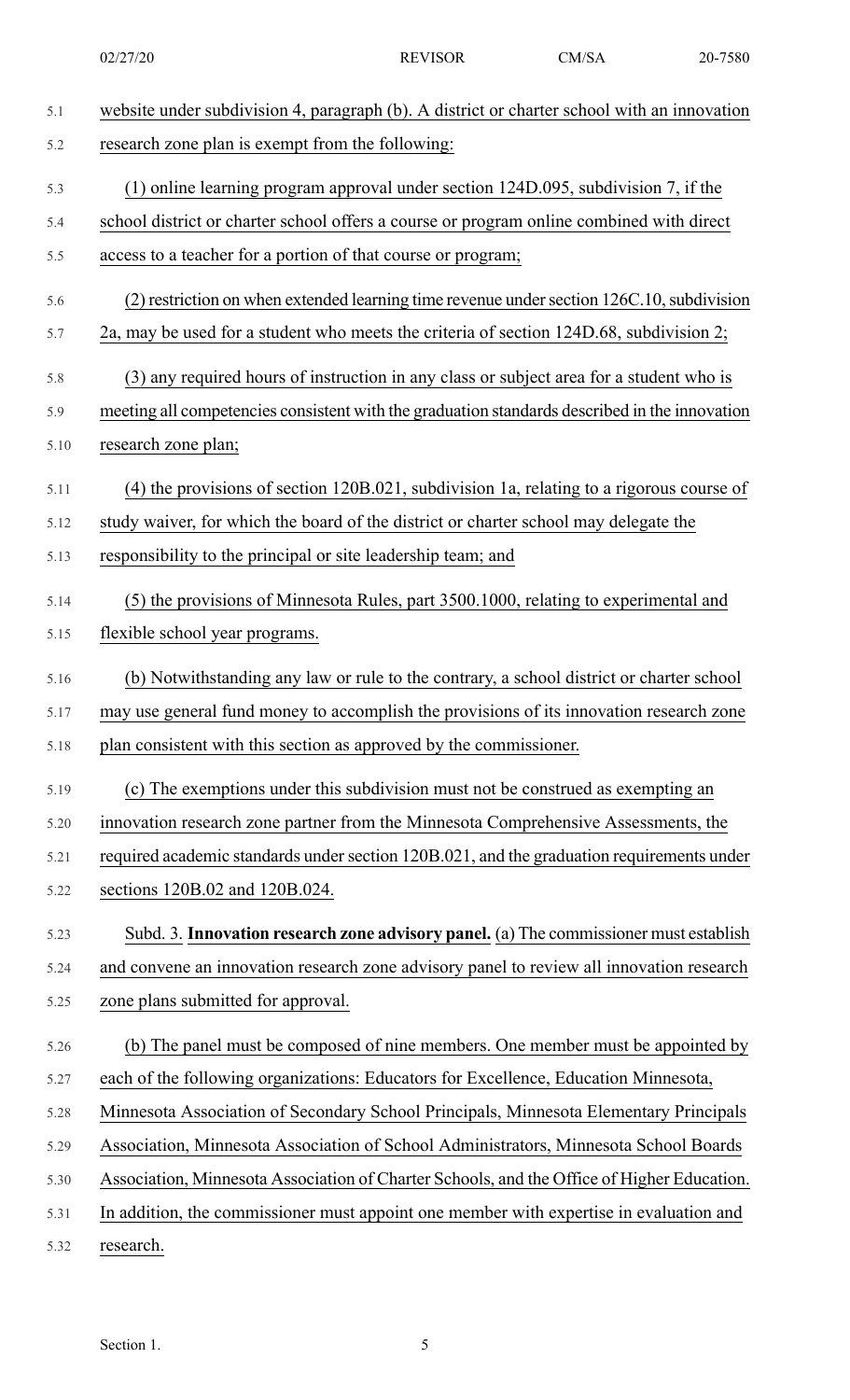| 6.1  | Subd. 4. <b>Commissioner approval.</b> (a) Based on the recommendations of the innovation        |
|------|--------------------------------------------------------------------------------------------------|
| 6.2  | research zone advisory panel, the commissioner must approve, not approve, or request added       |
| 6.3  | information from the applicant. If an applicant includes an exemption in the plan, under         |
| 6.4  | subdivision 2, the commissioner must grant that exemption if the plan is approved. The           |
| 6.5  | commissioner may approve up to six innovation research zone plans in the seven-county            |
| 6.6  | metropolitan area and up to six plans in greater Minnesota. If an innovation research zone       |
| 6.7  | partnership fails to implement its innovation research zone plan as described in its application |
| 6.8  | and according to the stated timeline, upon recommendation of the innovation research zone        |
| 6.9  | advisory panel, the commissioner must alert the partnership members and provide them the         |
| 6.10 | opportunity to remediate. If implementation continues to fail, the commissioner must suspend     |
| 6.11 | or terminate the innovation research zone partnership.                                           |
| 6.12 | (b) The commissioner must annually publish a list of the exemptions the commissioner             |
| 6.13 | has granted to a school district or charter school on the department's website. The first list   |
| 6.14 | must be published by July 1, 2020.                                                               |
| 6.15 | Subd. 5. Project evaluation, dissemination, and report to the legislature. Each                  |
| 6.16 | innovation research zone partnership must submit project data to the commissioner in the         |
| 6.17 | form and manner provided for in the approved application. At least once every two years,         |
| 6.18 | the commissioner must analyze each innovation research zone's progress in meeting the            |
| 6.19 | objectives of the innovation research zone partnership's plan. The commissioner must             |
| 6.20 | summarize and categorize innovation research zone plans and submit a report to the               |
| 6.21 | legislative committees having jurisdiction over kindergarten through grade 12 education          |
| 6.22 | by February 1 of each odd-numbered year in accordance with section 3.195.                        |
| 6.23 | Subd. 6. Existing innovation research zone partnerships. An innovation research                  |
| 6.24 | zone partnership with an approved plan under Laws 2017, First Special Session chapter 5,         |
| 6.25 | article 2, section 52, may submit an amendment to the plan, consistent with the provisions       |
| 6.26 | of this section and is not required to go through the approval process in subdivision 3.         |
| 6.27 | <b>EFFECTIVE DATE.</b> This section is effective the day following final enactment.              |
| 6.28 | Sec. 2. APPROPRIATION.                                                                           |
| 6.29 | Subdivision 1. Department of Education. The sum indicated in this section is                     |
| 6.30 | appropriated from the general fund to the Department of Education in the fiscal year             |
| 6.31 | designated.                                                                                      |
| 6.32 | Subd. 2. Innovation research zone program. For innovation research zone partnerships:            |
| 6.33 | $\underline{\S}$<br>$\ldots$ 2021<br>                                                            |

Sec. 2.  $6<sup>6</sup>$